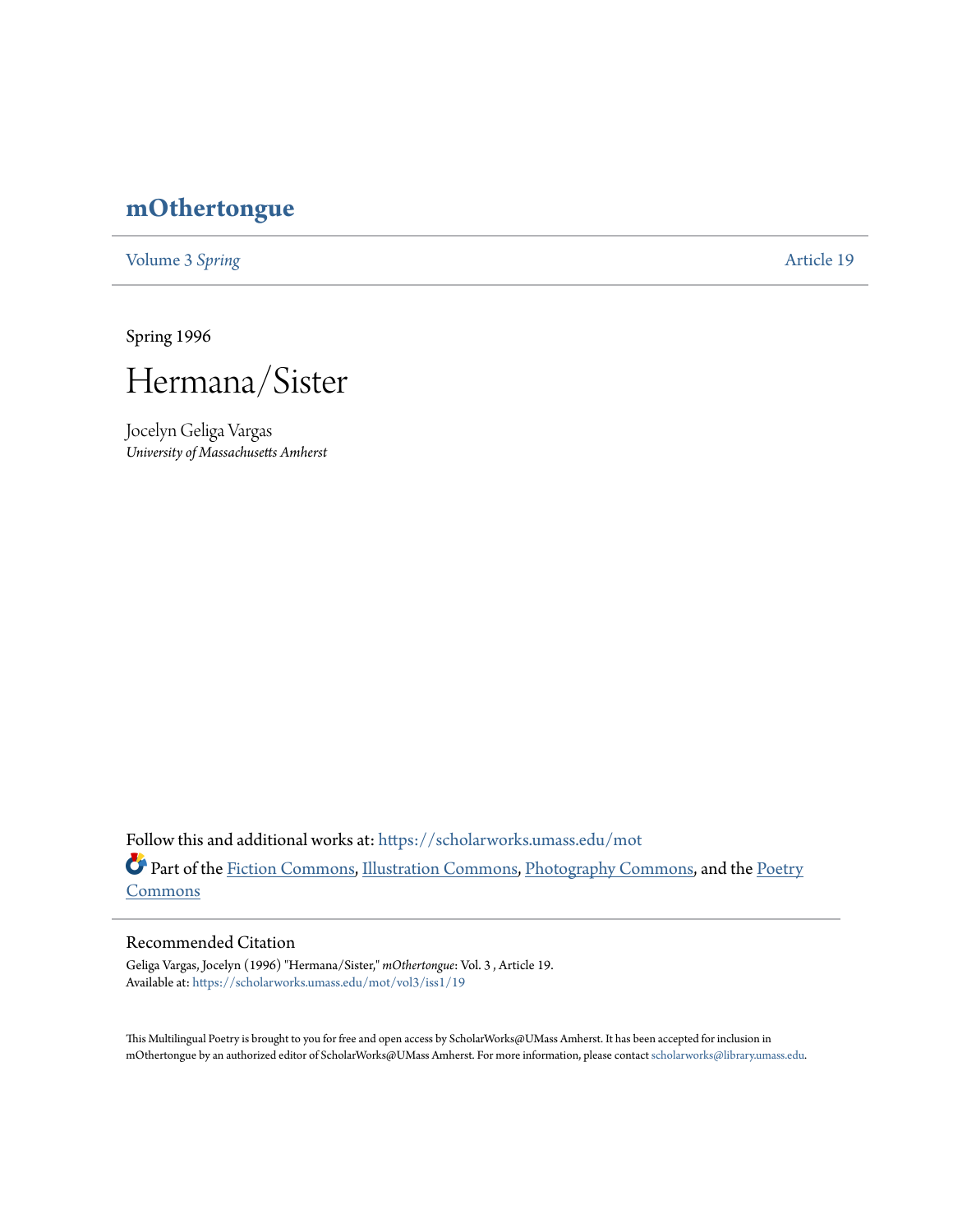## Hermana/Sister

For the word sister <sup>I</sup> spell with L, <sup>I</sup> think of us. Sister with L the lucha because we struggle side by side not even knowing it. We are both there, but to each other, remain invisible. Your name is not familiar but your face <sup>I</sup> always knew. <sup>I</sup> see it every morning in the mirror. My reflection, your face. Mujer Latina mujer hermana: <sup>I</sup> write of you with L de lucha for what we've done thus far. <sup>I</sup> write with you with L de libre for what is ahead of us, our esperanza.

For the word sister <sup>I</sup> spell with A, <sup>I</sup> think of you. Sister with A de angustia: because <sup>I</sup> see you take his beatings because <sup>I</sup> can hear you cry at night, because <sup>I</sup> know you give it all to them, because <sup>I</sup> fear they blame it all on you. I've been with you with A de amiga. <sup>I</sup> was right there with A de ayuda. <sup>I</sup> want to merge in you with A de alma. <sup>I</sup> daily think of you with A de amante.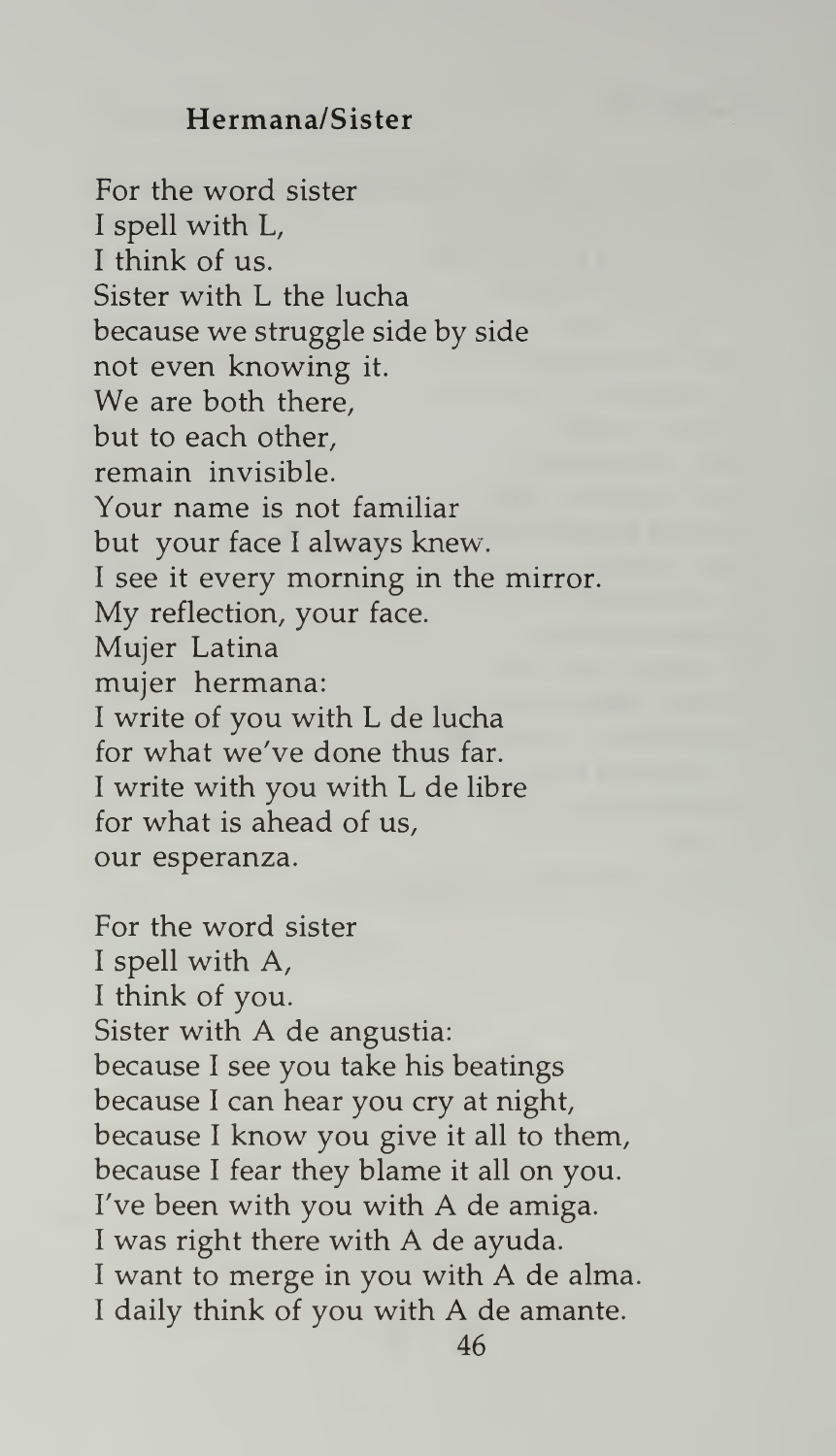Mujer Latina, mujer hermana: <sup>I</sup> want to help you dust, but not your house, your dreams. <sup>I</sup> want to help you mend, but not his shirts, your scars.

For the word sister <sup>I</sup> spell with R, <sup>I</sup> think of me. Sister with R de rabia, por no saber cómo llegar a ti, por perder tiempo, por dejarte sola, por esperar en vez de avanzar. Rabia because god failed us long before we had even been born. Mujer Latina, mujer hermana: ardo por dentro cuando pienso en ti. <sup>I</sup> want my fire to leave no ashes; <sup>I</sup> want it to erect and not to tear apart. <sup>I</sup> want my blazes to spread to your backyard and join us, bright and passionate, always, in sisterly war.

For the word sister <sup>I</sup> spell with C,